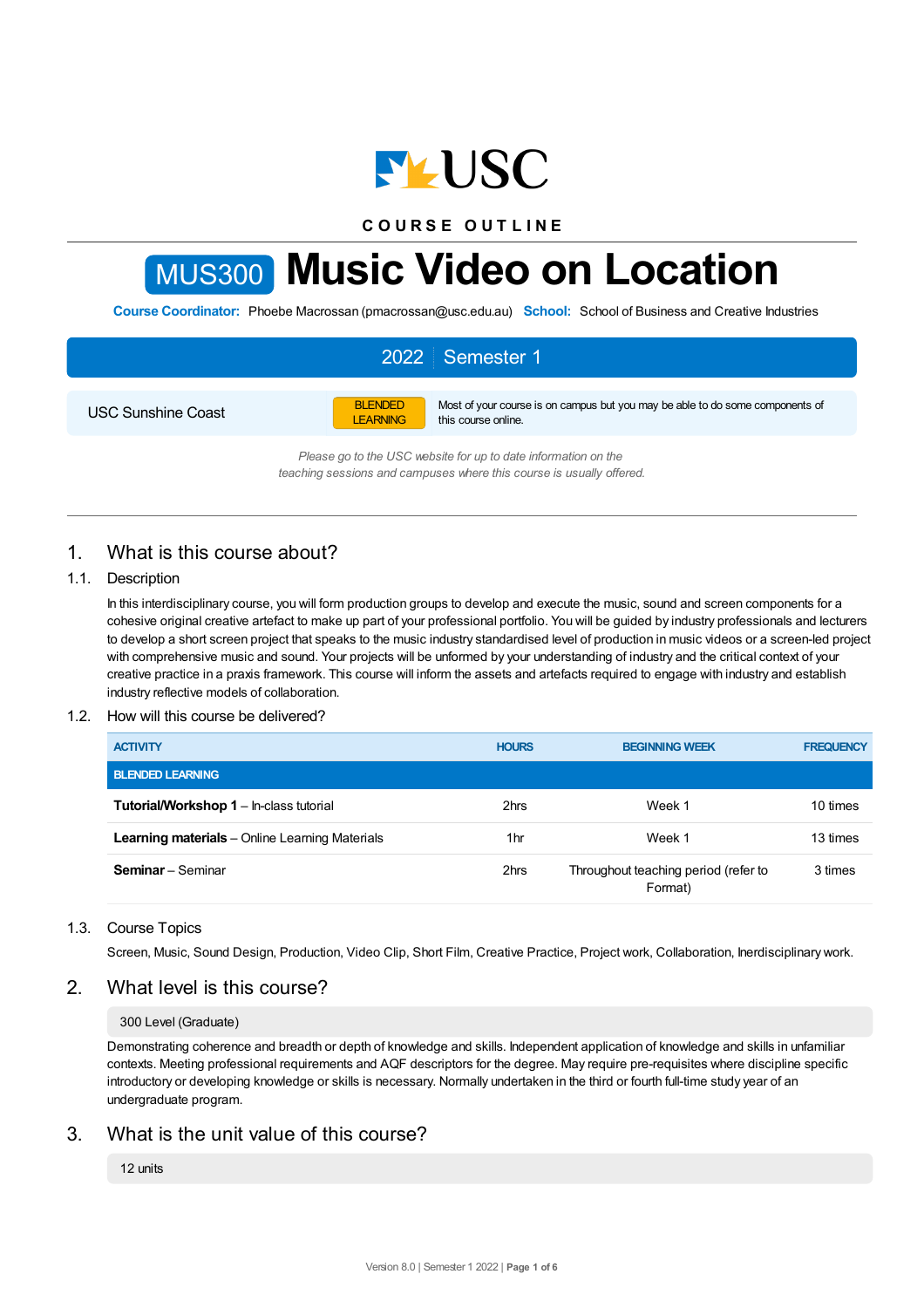# 4. How does this course contribute to my learning?

|                  | <b>COURSE LEARNING OUTCOMES</b>                                                            | <b>GRADUATE QUALITIES</b>                                                 |  |
|------------------|--------------------------------------------------------------------------------------------|---------------------------------------------------------------------------|--|
|                  | On successful completion of this course, you should be able to                             | Completing these tasks<br>successfully will contribute to<br>you becoming |  |
|                  | Develop, plan, and implement an industry-facing product for market                         | Engaged                                                                   |  |
| $\overline{2}$   | Collaborate in an industry-reflective interdisciplinary group on a creative project        | Sustainability-focussed                                                   |  |
| $\left(3\right)$ | Design an interdisciplinary creative work that is informed by critical contexts and praxis | Creative and critical thinker                                             |  |
| $\overline{4}$   | Apply discipline-specific technical skills to realise creative intentions.                 | Empowered                                                                 |  |

# 5. Am Ieligible to enrol in this course?

Refer to the USC [Glossary](https://www.usc.edu.au/about/policies-and-procedures/glossary-of-terms-for-policy-and-procedures) of terms for definitions of "pre-requisites, co-requisites and anti-requisites".

## 5.1. Pre-requisites

(MUS201and MUS203) or (CMN202 and CMN203)

5.2. Co-requisites

Not applicable

## 5.3. Anti-requisites

Not applicable

5.4. Specific assumed prior knowledge and skills (where applicable)

Student will usually have completed a minimum of 4 music or Screen courses or equivalent experience.

## 6. How am Igoing to be assessed?

6.1. Grading Scale

Standard Grading (GRD)

High Distinction (HD), Distinction (DN), Credit (CR), Pass (PS), Fail (FL).

## 6.2. Details of early feedback on progress

An opportunity exists in every workshop to produce and perform creative work individually and/or in small peer groups. Using assessment criteria or an assessment rubric, provided to students prior to commencing, students will self-assess and peer assess throughout the entire course.

## 6.3. Assessment tasks

| <b>DELIVERY</b><br><b>MODE</b> | <b>TASK</b><br>NO. | <b>ASSESSMENT</b><br><b>PRODUCT</b>                     | <b>INDIVIDUAL</b><br><b>OR GROUP</b> | <b>WEIGHTING</b><br>$\%$ | <b>WHAT IS THE</b><br><b>DURATION /</b><br><b>LENGTH?</b>     | <b>WHEN SHOULD I</b><br><b>SUBMIT?</b> | <b>WHERE SHOULD I</b><br><b>SUBMIT IT?</b> |
|--------------------------------|--------------------|---------------------------------------------------------|--------------------------------------|--------------------------|---------------------------------------------------------------|----------------------------------------|--------------------------------------------|
| All                            | 1                  | Artefact -<br>Professional, and<br><b>Written Piece</b> | Group                                | 25%                      | 25 minutes and<br>2000 words or<br>equivalent.                | Week 5                                 | Online Submission                          |
| All                            | $\overline{2}$     | Artefact - Creative,<br>and Written Piece               | Individual                           | 35%                      | 10 mins and<br>1000 words                                     | Week 8                                 | In Class                                   |
| All                            | 3                  | Artefact - Creative.<br>and Written Piece               | Individual or<br>Group               | 40%                      | 2-5 minute<br>music video<br>and supporting<br>documentation. | Exam Period                            | <b>Online Submission</b>                   |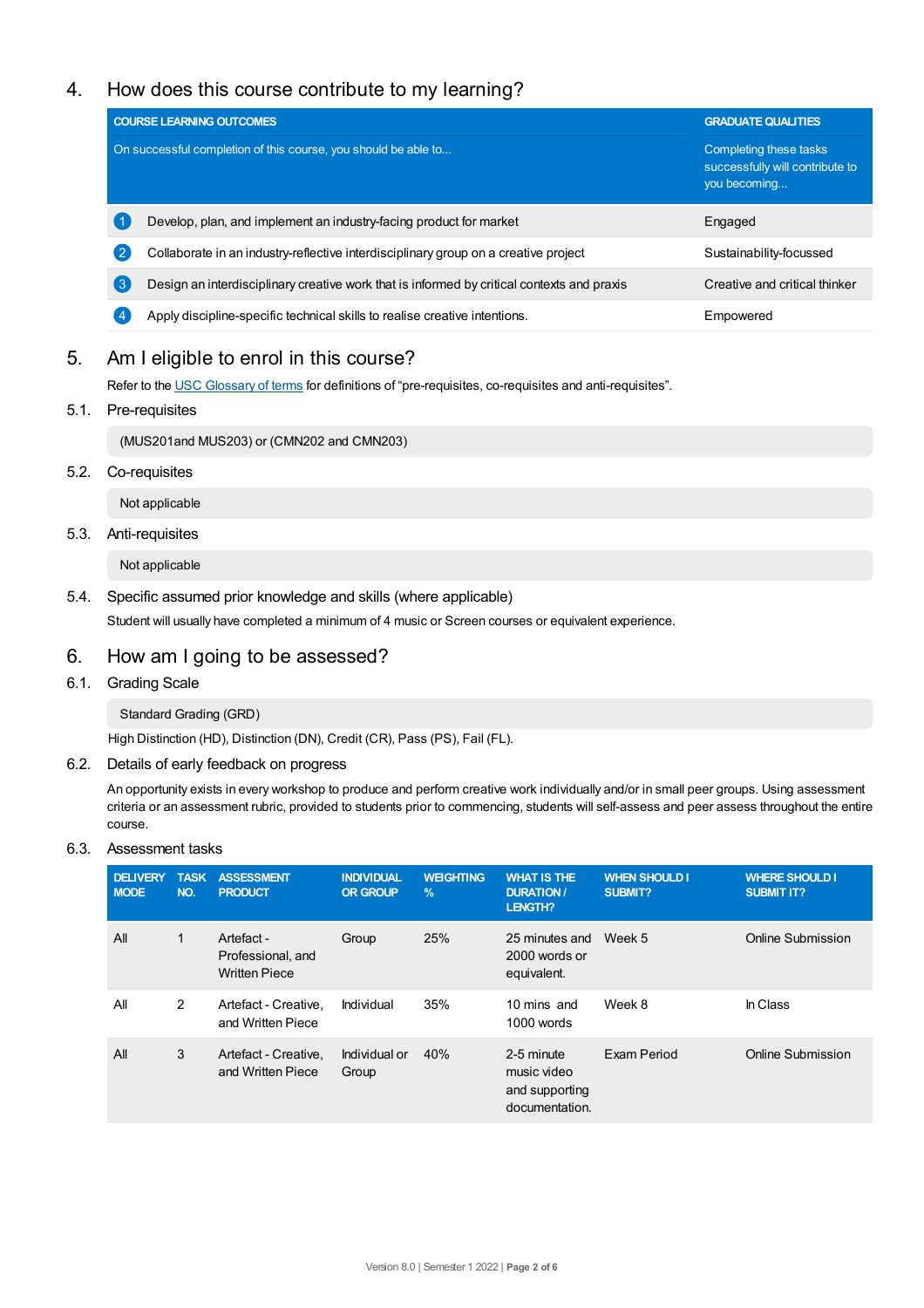## **All - Assessment Task 1:** Music Video Review

| <b>GOAL:</b>     | In this task, you will review a number of music videos and explore how you can use bricolage practices to create an<br>original product to speak to your audience.                                                                                               |                                                                      |                                     |  |
|------------------|------------------------------------------------------------------------------------------------------------------------------------------------------------------------------------------------------------------------------------------------------------------|----------------------------------------------------------------------|-------------------------------------|--|
| <b>PRODUCT:</b>  | Artefact - Professional, and Written Piece                                                                                                                                                                                                                       |                                                                      |                                     |  |
| <b>FORMAT:</b>   | This task will be presented as an in-class presentation reviewing industry standards of video production from an economy<br>of availability framework. This will include a proposed set of methods available to the level of technical practice in the<br>group. |                                                                      |                                     |  |
|                  | The 25 minute/2000 word requirement in this group task that will see groups of between 4-5 students present work. A 25<br>minute shorter industry standard presentation would mean students contribute an estimated 500-600 words and 5-7                        |                                                                      |                                     |  |
| <b>CRITERIA:</b> | No.                                                                                                                                                                                                                                                              |                                                                      |                                     |  |
|                  |                                                                                                                                                                                                                                                                  |                                                                      | <b>Learning Outcome</b><br>assessed |  |
|                  |                                                                                                                                                                                                                                                                  | Collaborating to review technical and creative music video practices | (2)                                 |  |
|                  | $\mathcal{P}$                                                                                                                                                                                                                                                    | Developing a critical view by reviewing current music videos.        | $\left(3\right)$                    |  |

## **All - Assessment Task 2:** Concept/Storyboard/Pitch/Logistics

| <b>GOAL:</b>     | In this task you will deliver a pitch for your music video concept.                                                                                                                                                                                                                                                                                                                                        |                                                                                                             |                                     |  |
|------------------|------------------------------------------------------------------------------------------------------------------------------------------------------------------------------------------------------------------------------------------------------------------------------------------------------------------------------------------------------------------------------------------------------------|-------------------------------------------------------------------------------------------------------------|-------------------------------------|--|
| <b>PRODUCT:</b>  | Artefact - Creative, and Written Piece                                                                                                                                                                                                                                                                                                                                                                     |                                                                                                             |                                     |  |
| <b>FORMAT:</b>   | In this task, you will deliver an industry pitch that outlines your creative concept for a music video using story boarding<br>techniques. In this pitch you will address budgetary requirement, technical approaches, tools required and logistic<br>considerations.<br>the 1000 words set within this task is an estimated word limit for the associated technical documents presented in your<br>pitch. |                                                                                                             |                                     |  |
| <b>CRITERIA:</b> |                                                                                                                                                                                                                                                                                                                                                                                                            |                                                                                                             |                                     |  |
|                  | No.                                                                                                                                                                                                                                                                                                                                                                                                        |                                                                                                             | <b>Learning Outcome</b><br>assessed |  |
|                  |                                                                                                                                                                                                                                                                                                                                                                                                            | Developing and planning an industry-facing product for market including budgetary and<br>logistical aspects | $\left( 1 \right)$                  |  |
|                  | 2                                                                                                                                                                                                                                                                                                                                                                                                          | Designing a creative pitch that is informed by critical contexts and praxis                                 | $\left\lceil 3 \right\rceil$        |  |
|                  | 3                                                                                                                                                                                                                                                                                                                                                                                                          | Applying knowledge of discipline-specific technical skills to create a realistic pitch                      | 4                                   |  |

## **All - Assessment Task 3:** Industry-Facing Music Video Project

| <b>GOAL:</b>    | In this task, you will work as a group to realise your plan from assessment 2 as an industry-facing music video.                                                                                                                                                 |
|-----------------|------------------------------------------------------------------------------------------------------------------------------------------------------------------------------------------------------------------------------------------------------------------|
| <b>PRODUCT:</b> | Artefact - Creative, and Written Piece                                                                                                                                                                                                                           |
| <b>FORMAT:</b>  | You will produce and deliver a music video incorporating the bricolage approach and the associated tools and techniques<br>discussed in your pitch (assessment 2). You will deliver this video in an industry standard format ready for digital<br>distribution. |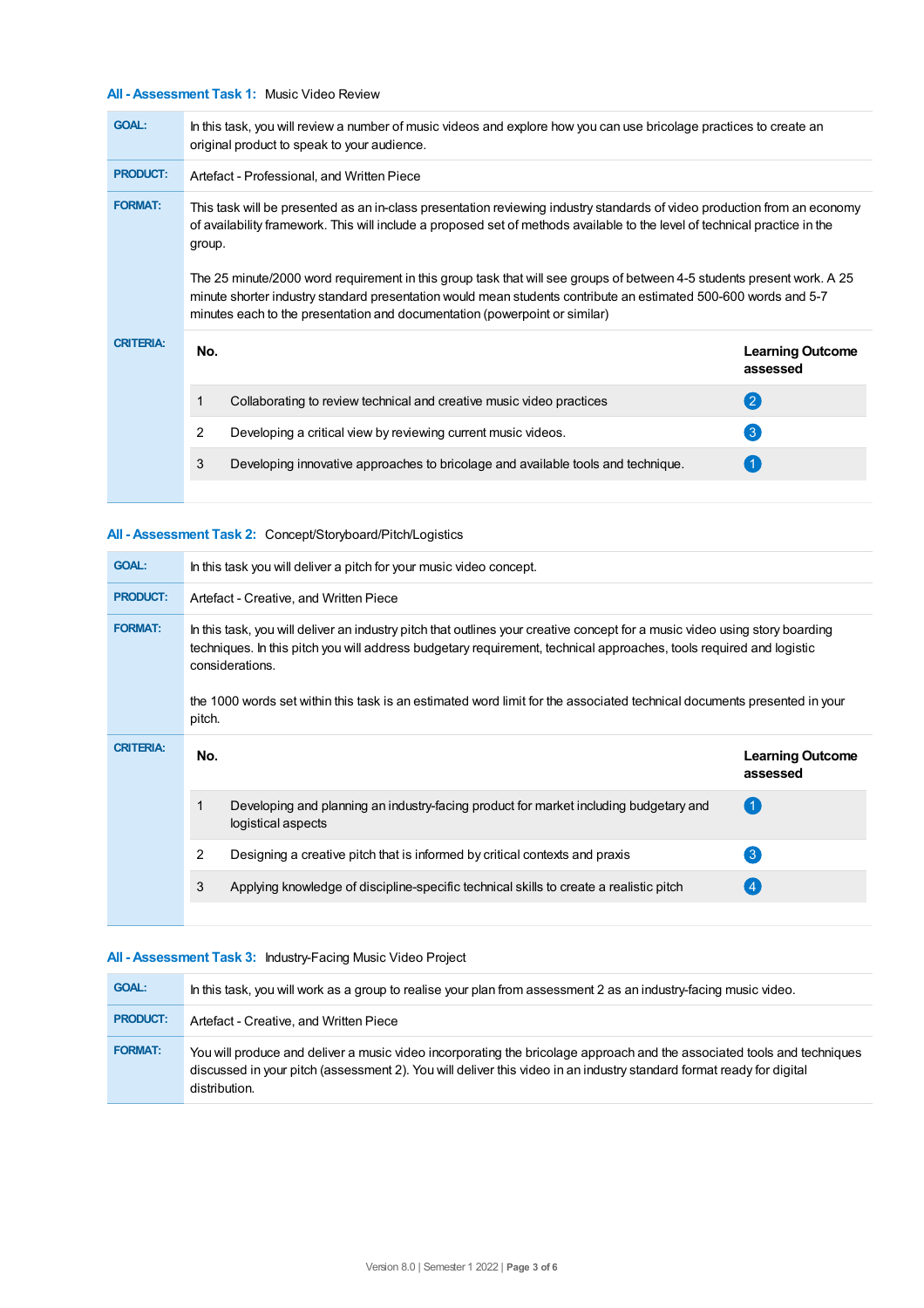| <b>CRITERIA:</b> | No. | <b>Learning Outcome</b><br>assessed                                                                             |                    |
|------------------|-----|-----------------------------------------------------------------------------------------------------------------|--------------------|
|                  | 1   | Developing and implementing an industry-facing product ready for market                                         |                    |
|                  | 2   | Designing and realising a creative work informed by critical contexts and praxis                                | 3                  |
|                  | 3   | Applying technical skills to realise creative intentions                                                        |                    |
|                  | 4   | Collaborating in an industry-reflective interdisciplinary environment to realise an industry-<br>facing product | $\left( 2 \right)$ |
|                  |     |                                                                                                                 |                    |

# 7. Directed study hours

A 12-unit course will have total of 150 learning hours which will include directed study hours (including online if required), self-directed learning and completion of assessable tasks. Directed study hours may vary by location. Student workload is calculated at 12.5 learning hours per one unit.

# 8. What resources do I need to undertake this course?

Please note: Course information, including specific information of recommended readings, learning activities, resources, weekly readings, etc. are available on the course Canvas site– Please log in as soon as possible.

## 8.1. Prescribed text(s) or course reader

There are no required/recommended resources for this course.

## 8.2. Specific requirements

Students are required to bring headphones to each workshop that are appropriate for a computer headphone jack. Students are required to have at least 16gig of digital storage.

Students are expected to make themselves available for autonomous group rehearsals. Students must therefore consider their availability on evenings and weekends as well as normal working hours. If you anticipate challenges in meeting time commitments, please consider postponing your enrolment in this course.

# 9. How are risks managed in this course?

Health and safety risks for this course have been assessed as low. It is your responsibility to review course material, search online, discuss with lecturers and peers and understand the health and safety risks associated with your specific course of study and to familiarise yourself with the University's general health and safety principles by reviewing the online [induction](https://online.usc.edu.au/webapps/blackboard/content/listContentEditable.jsp?content_id=_632657_1&course_id=_14432_1) training for students, and following the instructions of the University staff.

# 10. What administrative information is relevant to this course?

## 10.1. Assessment: Academic Integrity

Academic integrity is the ethical standard of university participation. It ensures that students graduate as a result of proving they are competent in their discipline. This is integral in maintaining the value of academic qualifications. Each industry has expectations and standards of the skills and knowledge within that discipline and these are reflected in assessment.

Academic integrity means that you do not engage in any activity that is considered to be academic fraud; including plagiarism, collusion or outsourcing any part of any assessment item to any other person. You are expected to be honest and ethical by completing all work yourself and indicating in your work which ideas and information were developed by you and which were taken from others. You cannot provide your assessment work to others.You are also expected to provide evidence of wide and critical reading, usually by using appropriate academic references.

In order to minimise incidents of academic fraud, this course may require that some of its assessment tasks, when submitted to Canvas, are electronically checked through Turnitin. This software allows for text comparisons to be made between your submitted assessment item and all other work to which Turnitin has access.

## 10.2. Assessment: Additional Requirements

Your eligibility for supplementary assessment in a course is dependent of the following conditions applying:

The final mark is in the percentage range 47% to 49.4% The course is graded using the Standard Grading scale You have not failed an assessment task in the course due to academic misconduct